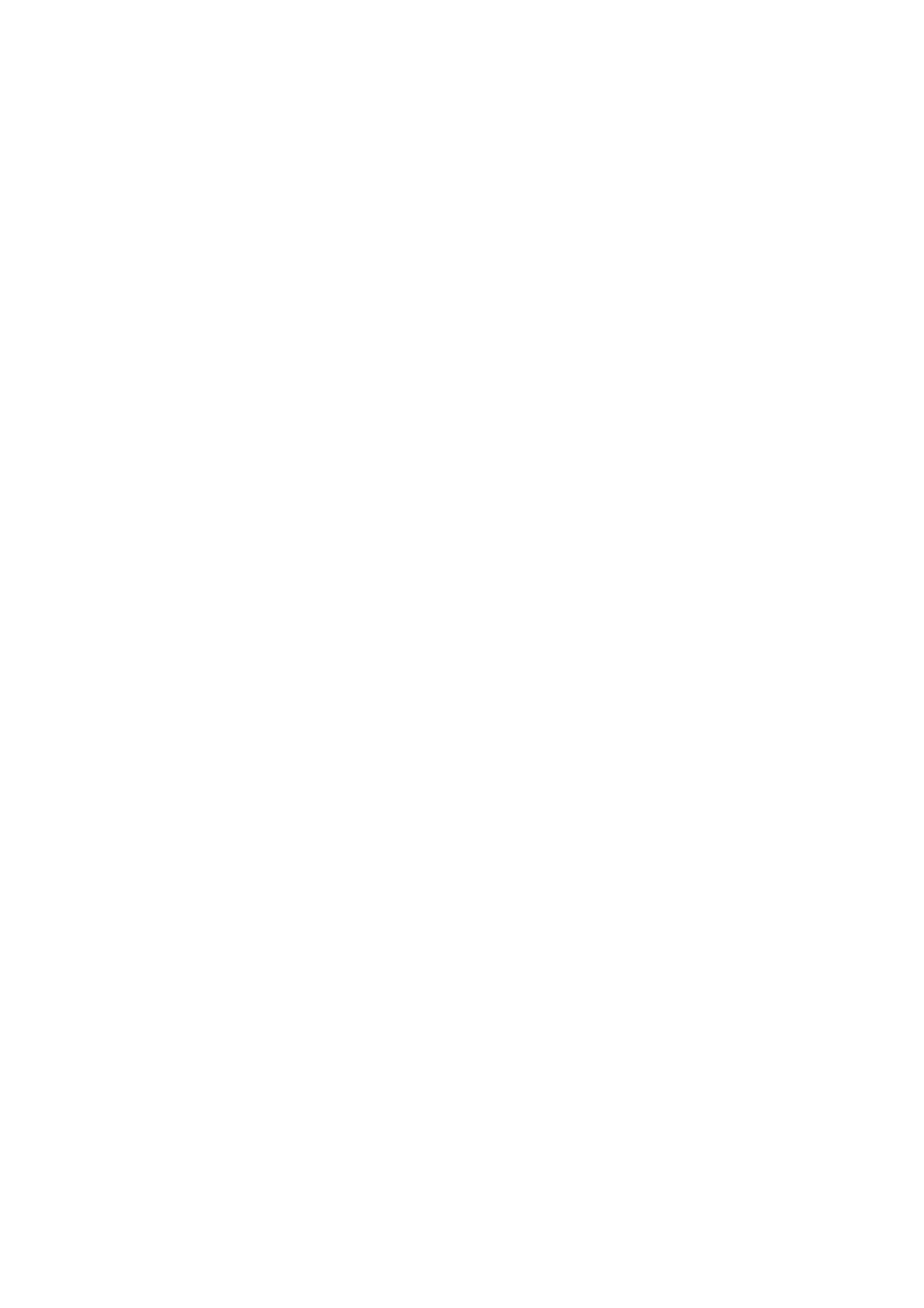

CC.BY-SA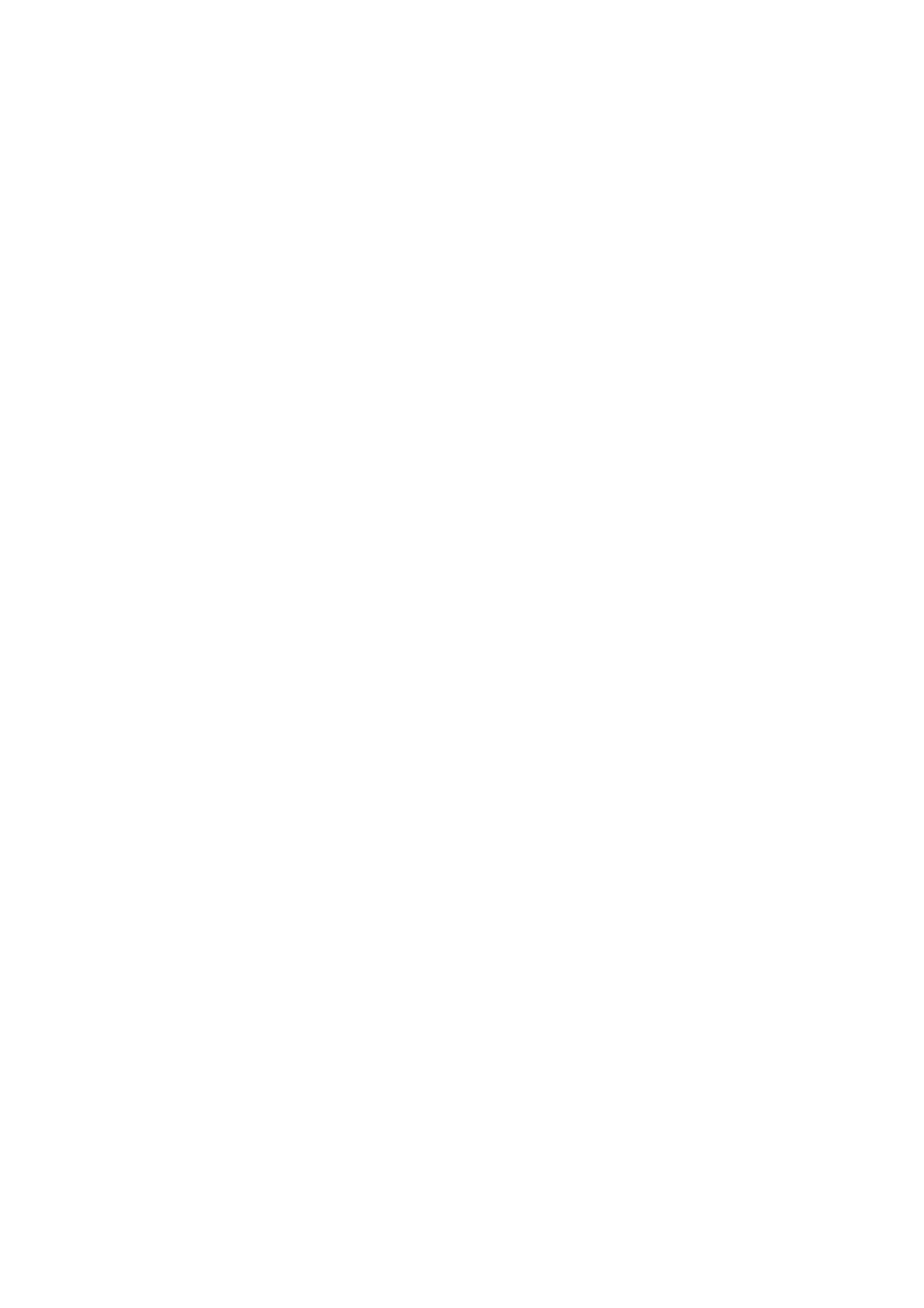

# **Acknowledgements**

The course instructor of LNG 242- Language Laboratory Methods and Materials wishes to thank the personality below for his contribution to this COURSE GUIDE

:

Prof. J. N. Akpanglo-Nartey Head of Department, Department of Applied Linguistics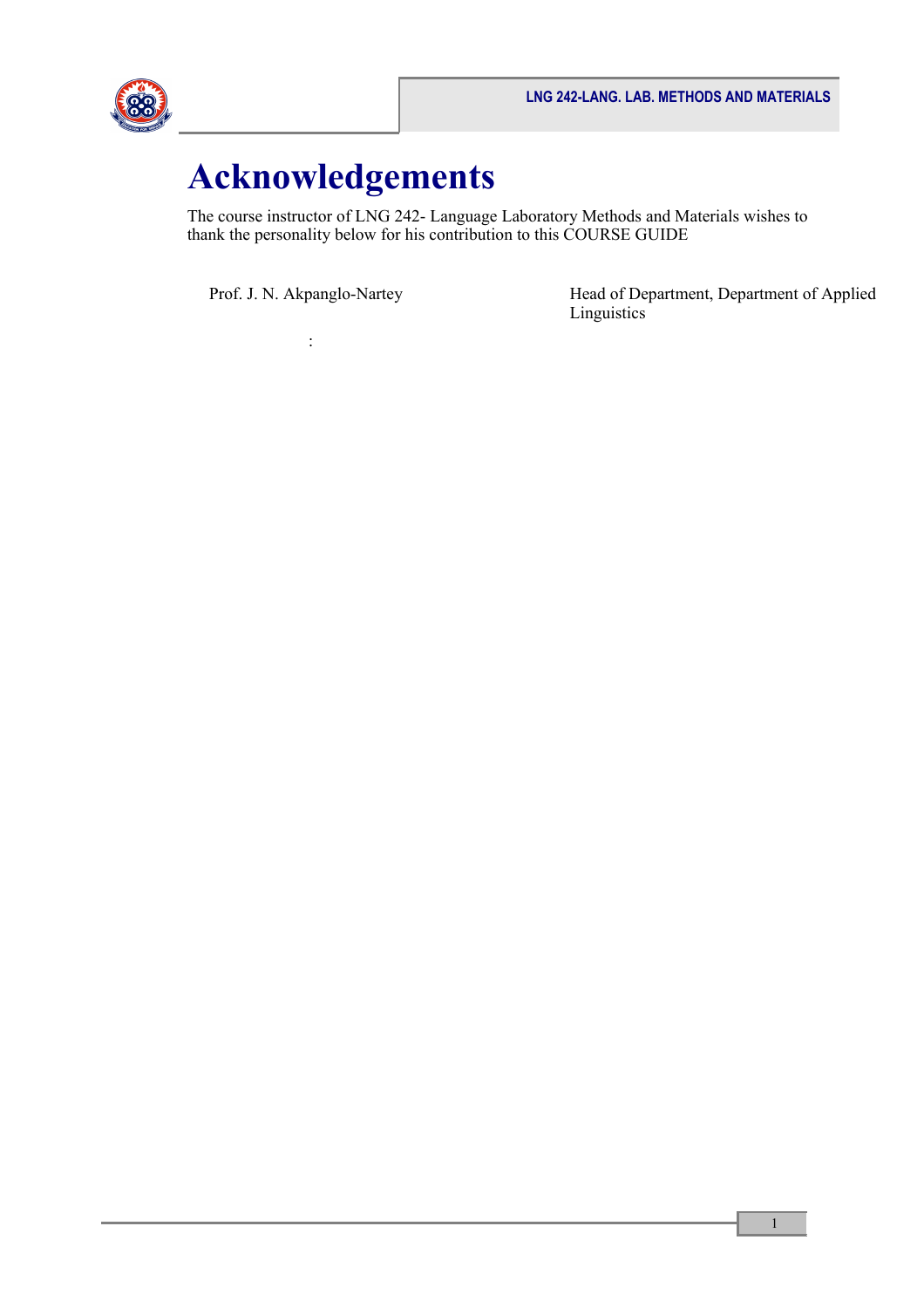

# **About this Course Guide**

LNG 242 has been has been produced by The University of Education, Winneba. All Course Guide as produced by University of Education, Winneba are structured in the same way, as outlined below.

Students are introduced to the latest language laboratory technologies and materials. They are further assisted in evaluating the effectiveness of the materials. The course also requires school-based observation and participation beyond class time.

### **How this Course Guide is structured**

#### **The course guide overview**

This course gives you the skills in teaching audio-lingual activities

The course overview gives you a general introduction to the course. Information contained in the course overview will help you determine:

- If the course is suitable for you, register online with the Department's officer
- What you will already need to know. You will be required to pass all basic LNG courses
- How much time you will need to invest to complete the course.
- The overview also provides guidance on:

What you can expect from the course.

- **Study skills.**
- Where to get help.
- Course assignments and assessments.
- **Lessons**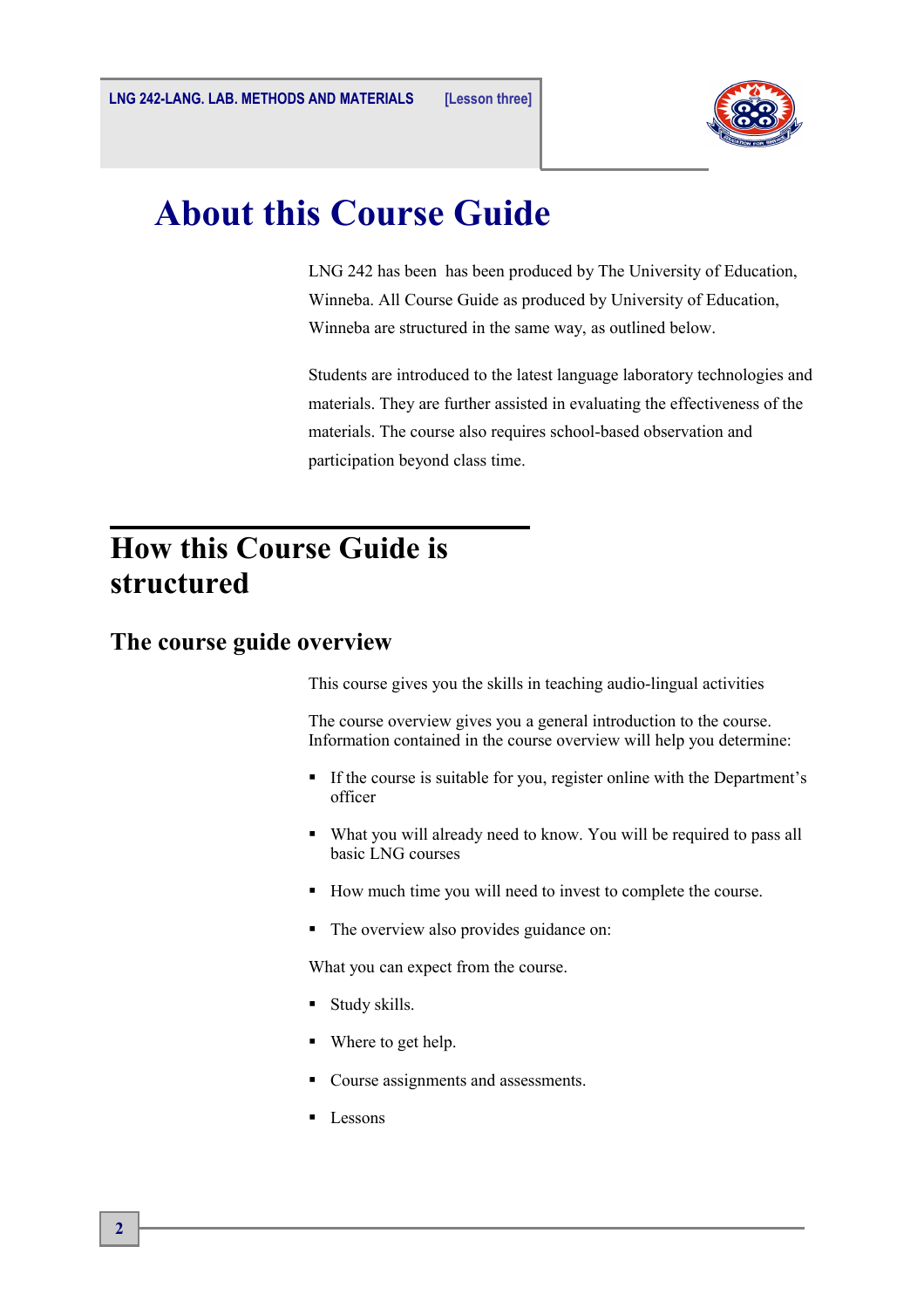

We strongly recommend that you read the overview *carefully* before starting your study.

#### **The course content**

The course is broken down into lessons. Each lesson comprises:

- An introduction to the lesson content.
- **Lesson Objectives or outcomes**.
- New terminologies.
- Core content of the lesson with a variety of learning activities.
- A lesson summary.
- Assignments and/or assessments, as applicable.

More specifically, you will cover the following lessons

- The Language Laboratory
- Types of Installations: Conventional, Remote and classroom
- Laboratory Construction: Space and Installation
- Magnetic Recording: Tapes, Channels and Speeds
- Tape Library and Student Routine
- Laboratory Administration: Personnel, Duties and Operations
- Audiolingual Exercises: Linguistic Stimulus-Response Mechanisms
- Pattern Drills: Types and Uses
- Classroom and Laboratory: Interrelation of Procedures
- Graphic Skills: Reading and Writing Objectives
- Monitoring and Testing: Remedial and Evaluative Techniques
- Modern Trends: Computer Assisted Language Learning (CALL)

#### **Recommended Text**

Stack, Edward M. (1971). The Language Laboratory and Modern Language Teaching. Oxford University Press.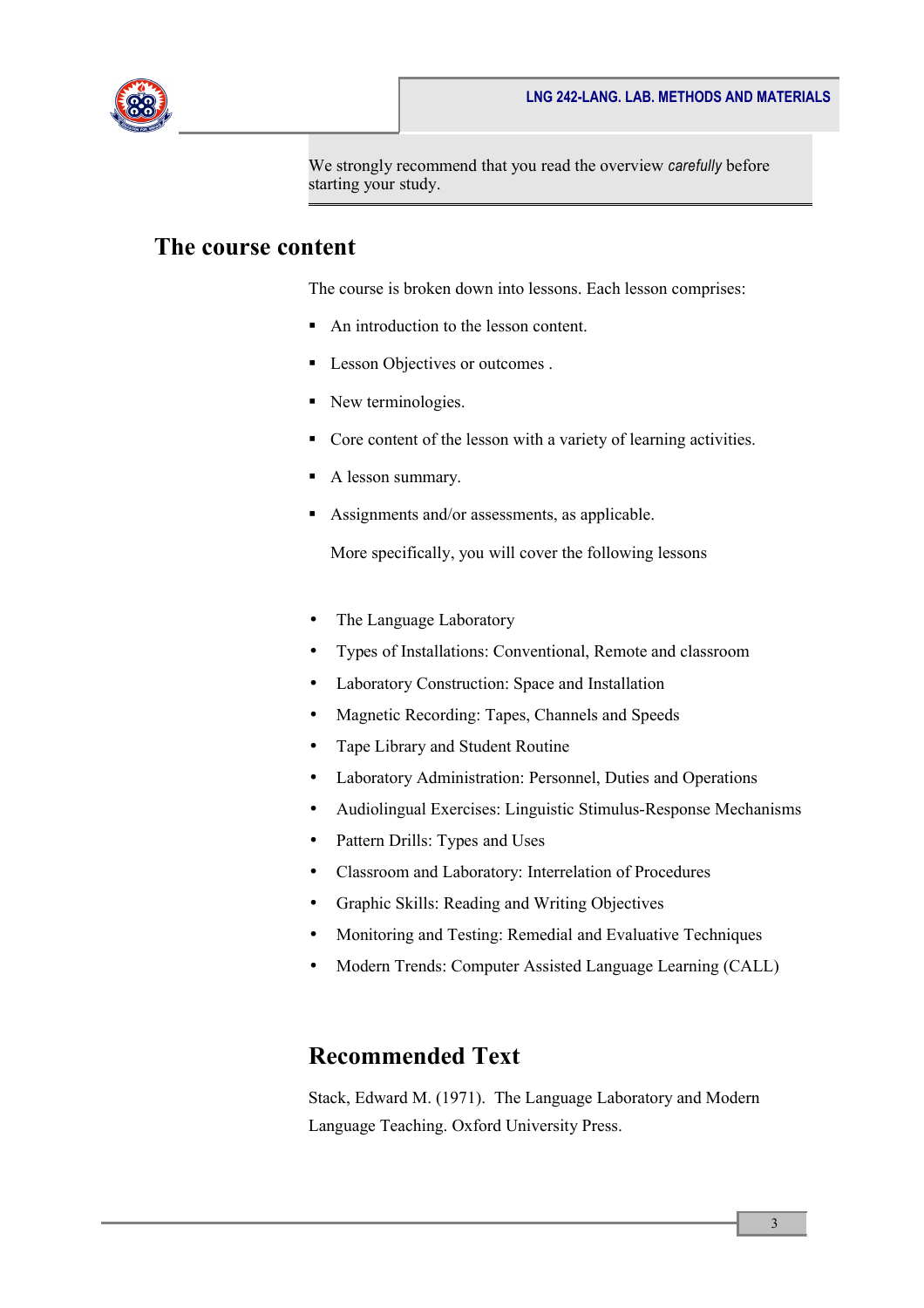

#### **Course Requirements**

- Three quizzes
- Language Lab. Practicals
- A Term Paper (to be discussed in class)
- End of Semester Exams

#### **Resources**

For those interested in learning more on this subject, we provide you with a list of additional resources at the end of this Course Guide these may be books, articles or web sites.

#### **Your comments**

After completing course we would appreciate it if you would take a few moments to give us your feedback on any aspect of this course. Your feedback might include comments on:

- Course content and structure.
- Course reading materials and resources.
- Course assignments.
- Course assessments.
- Course duration.
- Course support (assigned tutors, technical help, etc.)

Your constructive feedback will help us to improve and enhance this course.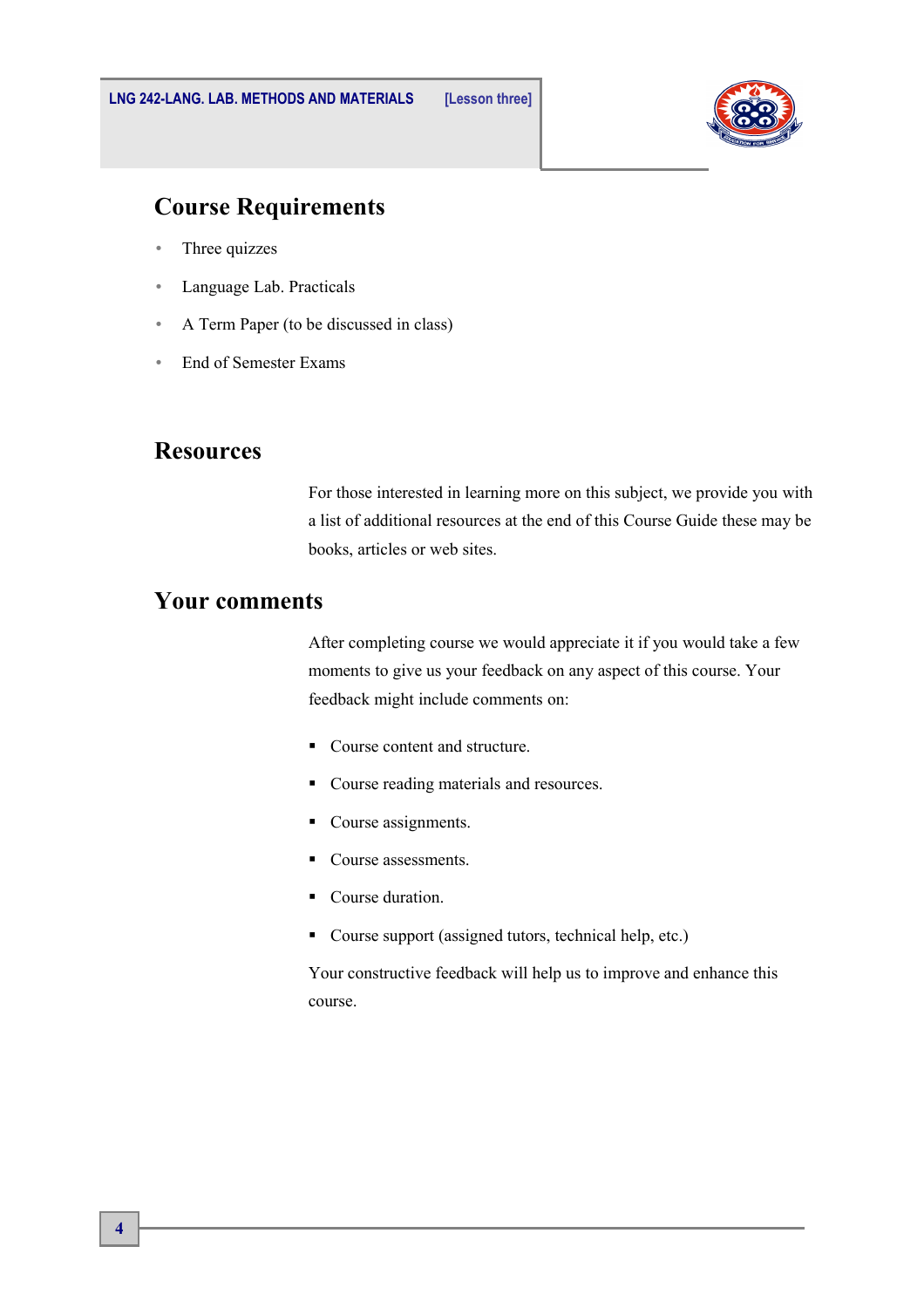

# **Course overview**

### **Welcome to LNG 242- Language Laboratory Methods and Materials**

This is a course that is to help students learn basic skills in teaching audio-lingual aspects of language.

### **Course outcomes**

Upon completion of this course you will be able to:



- **Acquire language laboratory technologies**
- Evaluate the effectiveness of the materials used for this course
- Teach audio-lingual skills effectively

# **Timeframe**



Fourteen weeks

**How long?**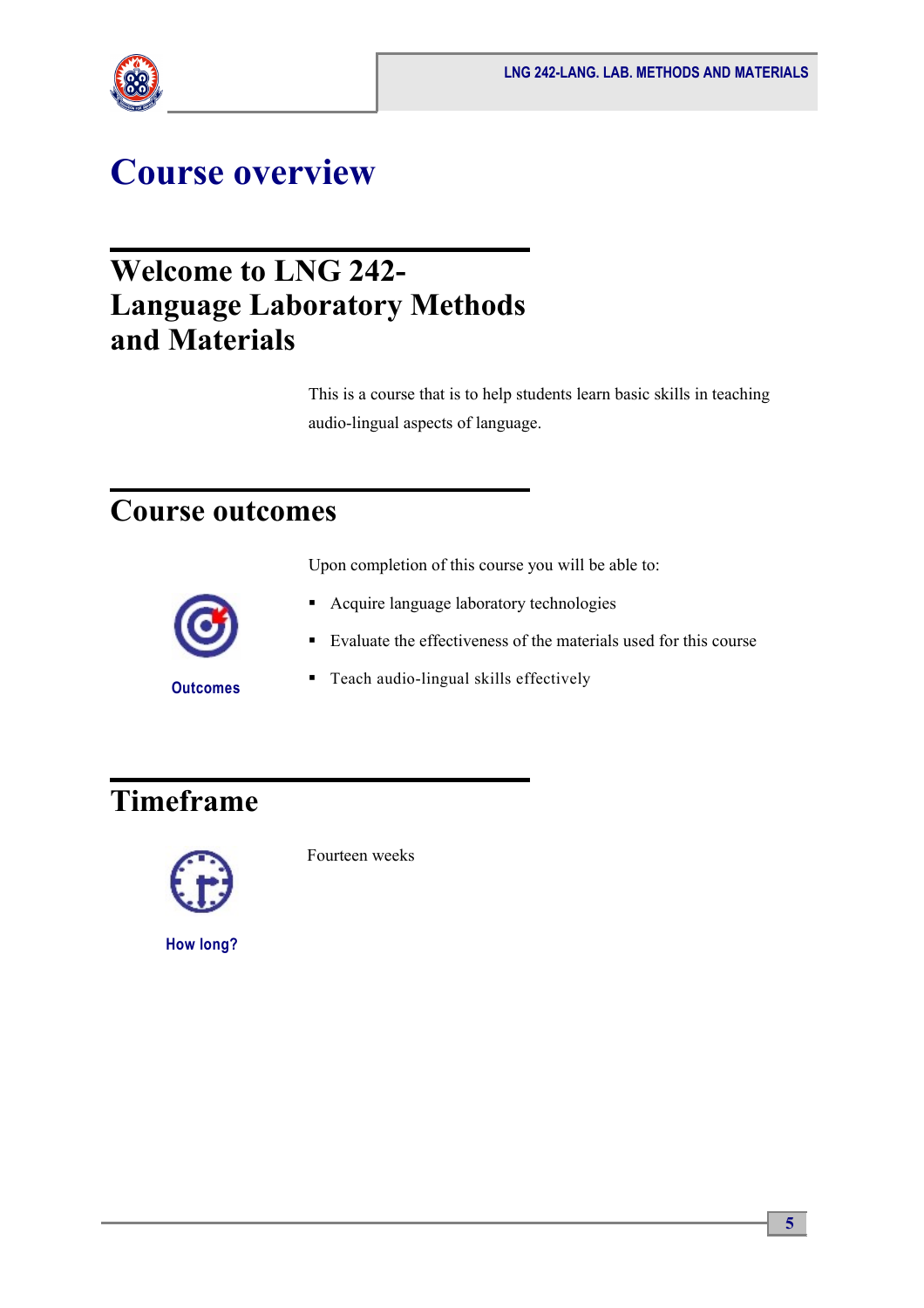

# **Lesson 3 – Types of Laboratory Installations Cont'd**

# **Upon completion of this lesson you will be able to:**



Identify and explain some other types of laboratory installations.

**Outcomes**



| <b>TERMINOLOGIES</b> | <b>EXPLANATION</b> |
|----------------------|--------------------|
|                      |                    |

| Dial Lab         | The student needs a minimum of equipment, namely, an<br>activated headset a dial or touch-tone selector, and controls<br>for a remote selector.        |
|------------------|--------------------------------------------------------------------------------------------------------------------------------------------------------|
| Mobile<br>Lab    | It is best used within a single building where it can be<br>moved from one room to another It requires time and<br>energy to set up.                   |
| Wireless<br>Lab. | The wires connecting the sources to student headsets are<br>replaced by radio transmission. Monitoring and intercom<br>are not possible with this lab. |
| Portable<br>Lab. | It is placed in weather-proofed packages enclosed in<br>containers with handles. It is either powered by batteries or<br>portable electric generators. |

**Terminology**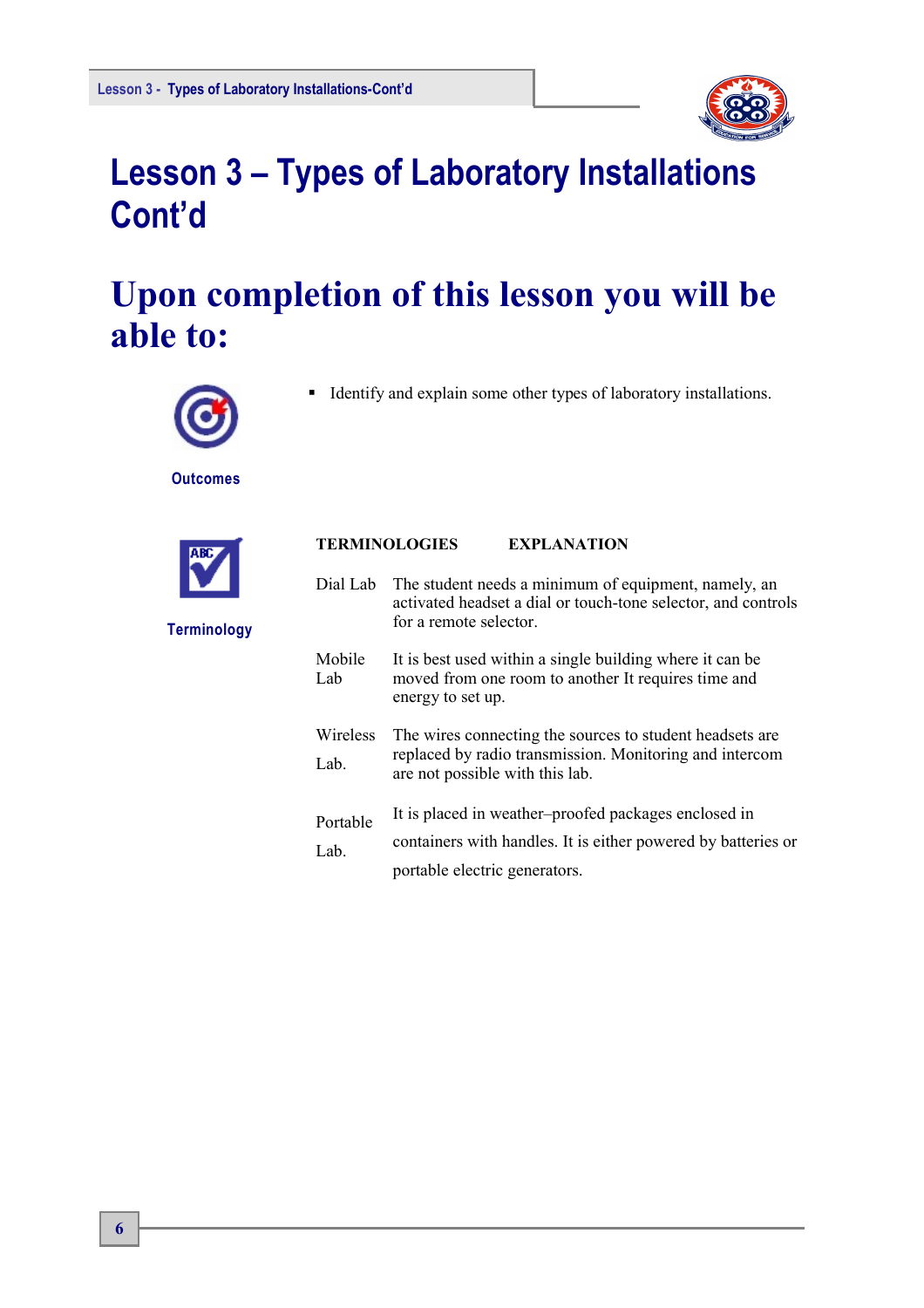

# **Some Other Types of Laboratory Installations**

## **DIAL LAB**.

The Dial Access Lab. needs more spaces than the Conventional Lab. It also needs more technicians at any given time. It is basically a broadcast operation. Depending on the size of operation, any number of students can access a particular tape at any given time.

Usually, a number of rooms are used to provide space for the different programs mounted; Video and /or computer interface may be added again, depending on the size of the operation,

The student needs a minimum of equipment, namely, an activated headset a dial or touch-tone selector, and controls for a remote selector.

## **MOBILE LAB**

This is basically a console on wheels with storage spaces for headsets. It is best used within a single building where it can be moved from one room to another. (Writing is very minimal.)

### **Advantage**

Any classroom may be turned into a lab

### **Disadvantages**

- Equipment is heavy and hampers free movement.
- It requires time and energy to set up.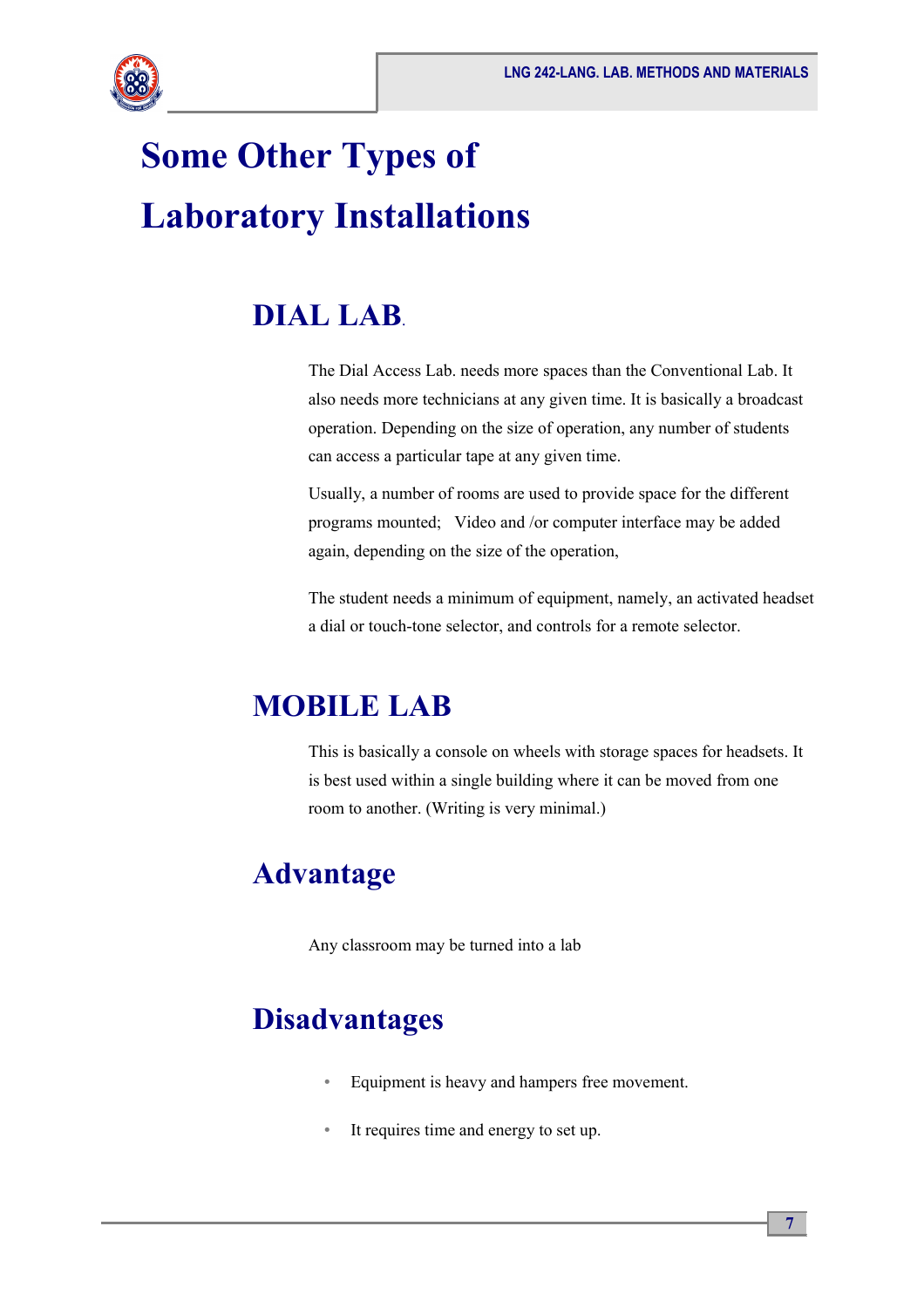

### **WIRELESS LAB**

The wires connecting the sources to student headsets are replaced by radio transmission in a wireless laboratory. The console contains a small transmitter that serves this purpose. Monitoring and intercom are NOT possible with this lab. (It combines well with the Mobile Lab, though the important functions of monitoring and intercom are forfeited).

### **PORTABLE LAB**

This is similar to the Mobile Lab except that instead of being placed on wheels, it is placed in weather–proofed packages enclosed in containers with handles. It is either powered by batteries or portable electric generators. It is ideal for poverty stricken areas.